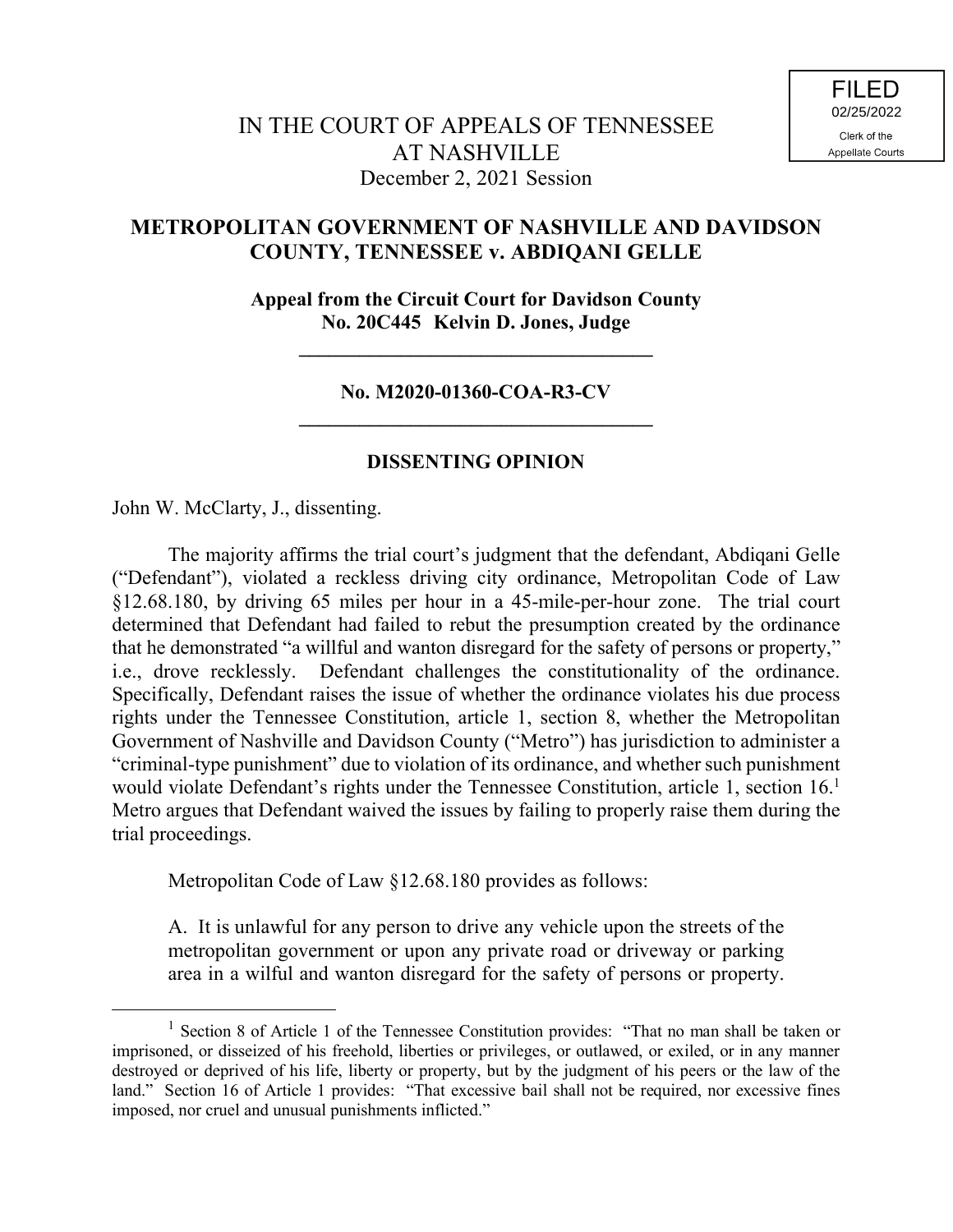**Any person who drives any vehicle at a speed of fifteen or more miles per hour than the posted speed limit upon any streets of metropolitan government or upon any private road or driveway or parking area in any residence district shall be presumed to be driving in a wilful and wanton disregard for the safety of persons or property and the burden of proof shall be upon the driver to establish that they were not driving with such disregard.**

Code, 12.68.180 Reckless driving (emphasis added). The majority finds that Defendant's issues concerning constitutionality of the ordinance were not properly raised before or decided by the trial court; also, the majority concludes that the ordinance is not facially unconstitutional, and that Defendant has waived his issues regarding the constitutionality of the ordinance. It acknowledges that Defendant argued that the ordinance was unconstitutional during opening statements, but it describes the arguments as "vague references to the ordinance being unconstitutional or a violation of due process" that were "only minimally addressed by Defendant…." The majority concludes: "Regardless of whether raising an issue during opening arguments could be considered timely, it is clear that Defendant failed to include sufficient specificity as to the reasoning behind his argument that the ordinance was unconstitutional or a violation of due process."

During opening arguments, the following transpired:

DEFENDANT'S ATTORNEY: And the legal argument would be that the - this type of a rebuttable presumption of shifting of the duty of proof in this case would constitute conflict or assault of contradiction with the due process. And the first argument that comes to mind in this case would be well, this should be allowed because this is all a civil matter….

So the main reason that this is not -- this crosses over the procedural line is a substantive problem due process is because of the consequences. And even though this is a civil matter, the -- it's a traffic -- [Defendant has] been charged by a government for driving reckless. And before the government he now has to prove that he -- that he's innocent or that he wasn't driving reckless. That's the shifting of the burden in this case. If he loses, if there's a conviction, as a commercial driver the facts would show that he would receive at least seven points on his driving license for this type of an act and it will show up on his driving record as reckless driving. It doesn't distinguish between oh, this is just a city case. It's reckless driving. It could be construed as a violation of the TCA even by looking at the MVR [Motor Vehicle Record]. So the consequences are severe enough I think, Your Honor, to create a due process problem here. Even though it's not criminal, it's -- even a traffic case is considered -- the best definition is quasi-criminal. And I think that exists in this case even though it's just a civil statute with a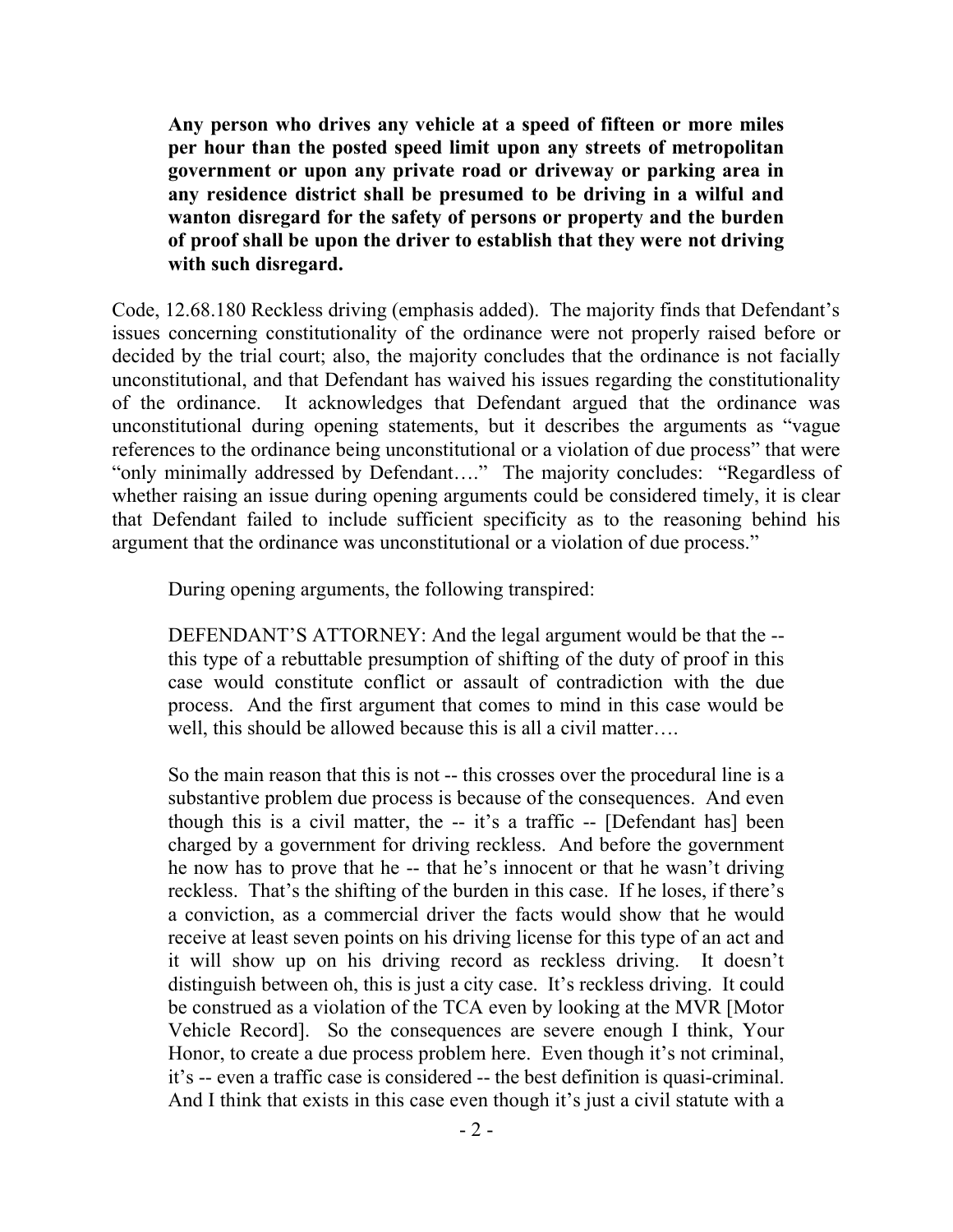civil penalty. The consequences are the same as if he was charged with a state -- if he's found guilty of a state offense, except for the jail time and the fine. So that's the --

THE COURT: So the argument is it's a due process issue here or what's the argument?

DEFENDANT'S ATTORNEY: Well, I don't know if it would be due process or unconstitutional, but it seems like the burden shifting has to do with the process of the law. If [Defendant] has to convince this Court that he's innocent, that creates a problem with the procedure of law, it seems to me, but it may be that it's just not constitutional.

At the conclusion of trial, the following transpired between the trial court and Defendant's counsel:

DEFENDANT'S COUNSEL: And, Your Honor, I really don't believe that [Defendant] should have to prove that he's not reckless driving. As reckless driving is what he's charged with then that's what's going to go on his record.

THE COURT: I don't think [Defendant] has to prove a thing.

DEFENDANT'S COUNSEL: Well, according to the statute --

THE COURT: I'm not placing the burden on [Defendant].

DEFENDANT'S COUNSEL: All right. That's all I have, Your Honor.

Following the bench trial, the trial court entered an order, stating as follows:

Based upon all the evidence presented, the testimony of Metropolitan Nashville Police Department Officer Christopher Augustin, the testimony of the Defendant, and the argument of counsel, the Court finds that on December 28, 2019, the Defendant was driving his vehicle at a speed of sixty-five (65) miles per hour where the posted speed limit is forty-five (45) miles per hour along Murfreesboro Pike near the intersection of Knight Valley Drive.

\* \* \*

Accordingly, [Metro] has met its burden to prove that the Defendant was driving at a speed of twenty (20) miles per hour more than the posted speed limit on a metropolitan street. The Defendant presented no proof to rebut the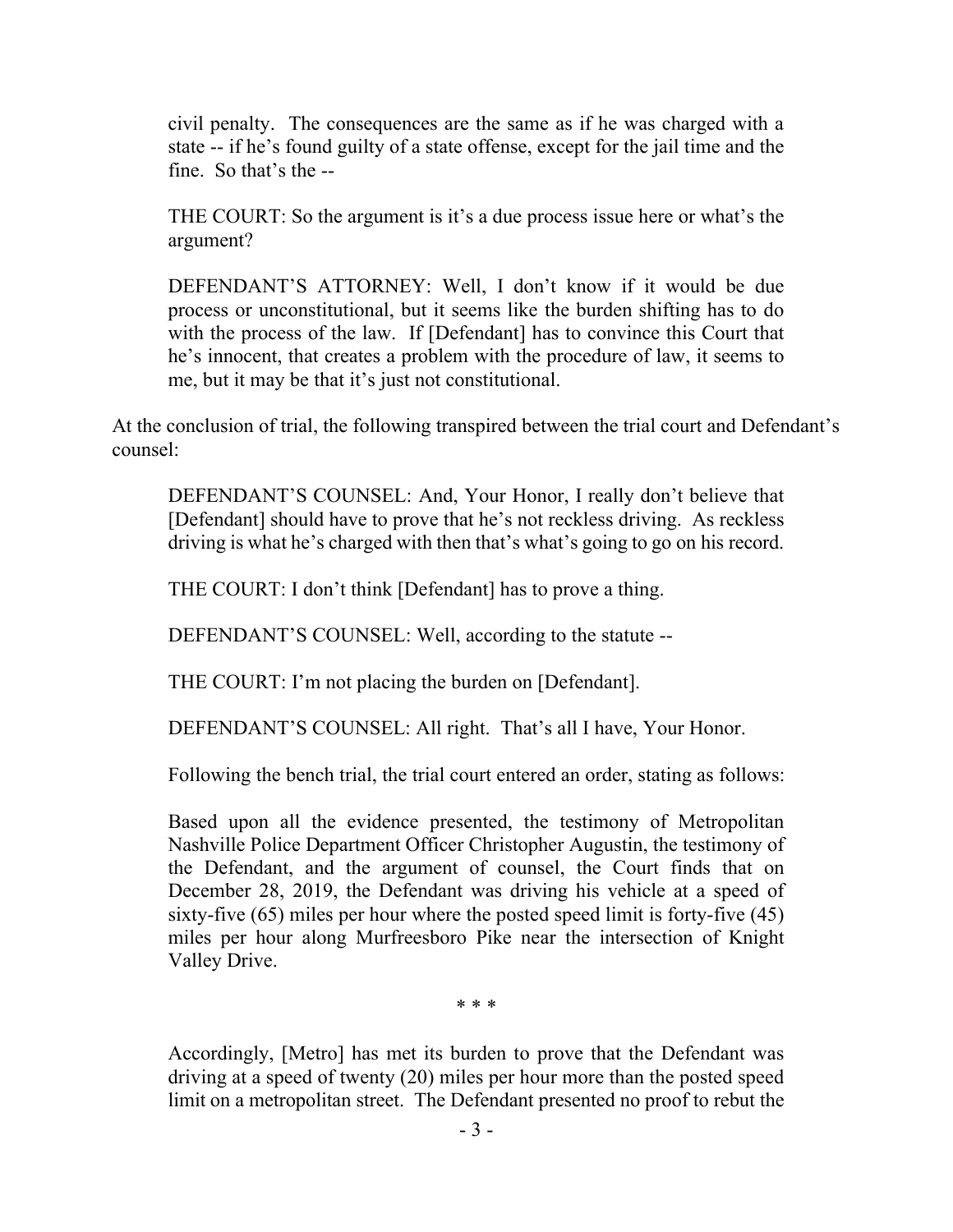presumption that the Defendant was driving in a willful and wanton disregard for the safety of persons or property. Therefore, the Defendant is guilty of violating Metropolitan Code of Law §12.68.180.

Defendant asserts that section 12.68.180(A) creates an impermissible rebuttable presumption by shifting the burden of proof upon him to prove that he was not engaging in an act of willful and wanton disregard for which Metro did not have to offer any proof. Additionally, he argues that the points he will receive on his driving record for reckless driving is a harsh and excessive punishment outside Metro's jurisdiction, which is only authorized to administer punishment for a civil offense in the form of a fine up to \$50. "[P]roceedings for a municipal ordinance violation are civil in nature, at least in terms of technical application of procedure...." *City of Chattanooga v. Davis*, 54 S.W.3d 248, 259 (Tenn. 2001). Nevertheless, Tennessee courts have observed that such ordinances reflect a "clear intent...to punish the [violator] and to deter similar conduct in the future" that is akin to the concerns animating the state's criminal traffic laws. *City of Knoxville v. Brown*, 284 S.W.3d 330, 338 (Tenn. Ct. App. 2008).

As noted by Defendant, a plain reading of the language of the ordinance at issue indicates that anyone driving 15 miles per hour over the posted speed limit is automatically accused of driving recklessly, with willful and wanton disregard, before he gets to the courthouse. Defendant is required to prove he is not guilty of a more serious element of the code, willful and wanton disregard, than the element Metro is required to prove. At trial, Metro's only element and burden of proof is a 'Laser' detected speed that Defendant was driving 15 miles per hour over the posted speed limit. Metro does not have to offer any proof of Defendant's alleged willful conduct of wantonly disregarding the safety of persons and property of others. Metro does not have to prove a single element of the offense of reckless driving. Disputing the 'Laser' speed detection devices used by Metro offers a defendant essentially no hope of proving that he was not driving recklessly. Defendant, in the middle lane, was trapped in traffic with six cars around him. There is no way for him to rebut the presumption that the officer pointed the laser device properly. There is no way for him to establish that the officer registered the speed of another vehicle rather than his. In my view, this amounts to more than a mere shifting of the burden in a fair and reasonable rebuttable presumption. The burden of proving willful conduct that rises to the level of wanton disregard for safety of persons and property of others should require good, strong evidence, more than just proving a designated speed. This would be harder to prove, but not more difficult than standing before the judge in open court trying to prove the contrary. This reckless driving ordinance amounts to an unequal and unreasonable shifting of the burden of proof.

Although rebuttable presumptions in civil cases are generally permitted, prosecutions for municipal ordinance violations are civil proceedings with quasi-criminal aspects. Because of the quasi-criminal nature of ordinance violations, the burden should be on Metro to produce evidence of such a nature as to convince the trier of facts that